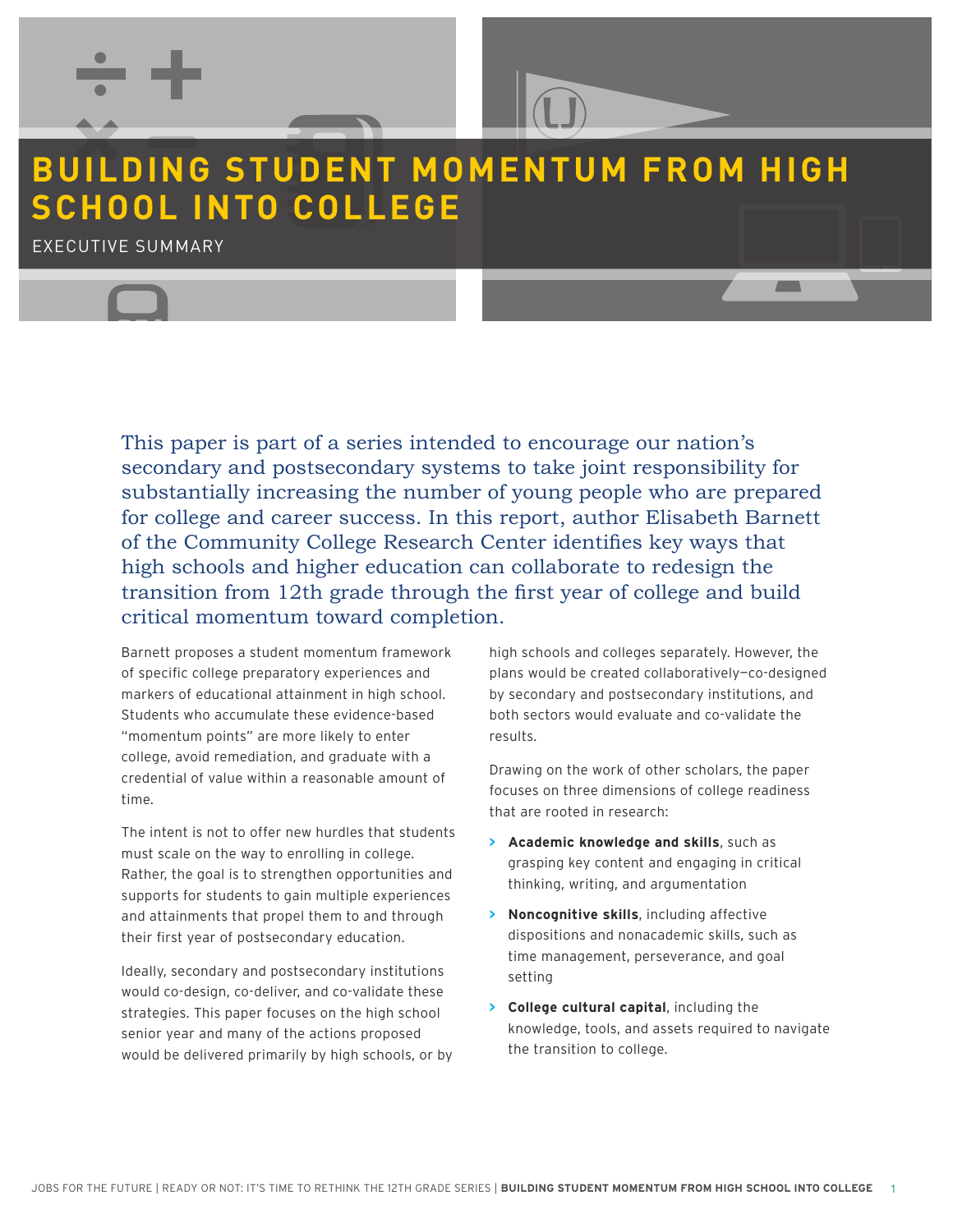## Academic Knowledge and Skills

The ability to grasp key content and engage in critical thinking, writing, and argumentation.

#### Noncognitive Skills

Includes affective dispositions and nonacademic skills, such as time management, perserverance, and goal setting.

#### College Cultural Capital

Includes the knowledge, tools, and assets required to navigate the transition to college.

## ACADEMIC KNOWLEDGE AND SKILLS

Acquiring core academic knowledge and skills is traditionally considered the predominant factor predicting future academic performance, though it is not the only one. The paper proposes several academic experiences and attainments that contribute to college readiness and success:

- **>** Participating in a rigorous core curriculum in high school
- **>** Taking college-level courses (i.e., dual enrollment, advanced placement, and/or International Baccalaureate) in high school
- **>** Attaining math and English foundational knowledge at the level required for placement in college-level, credit-bearing courses
- **>** Earning a good high school GPA
- **>** Accruing six college credits during high school

## NONCOGNITIVE SKILLS

Noncognitive skills are also significantly related to educational attainment. The paper proposes several noncognitive experiences and attainments that contribute to college readiness and success:

- **>** Opportunities to establish personal goals and life direction
- **>** Opportunities to develop and strengthen a range of noncognitive skills predictive of college success
- **>** Good attendance
- **>** Showing readiness on a noncognitive assessment

### COLLEGE CULTURAL CAPITAL

College cultural capital refers to the knowledge, skills, education, and personal advantages that permit students to enroll and succeed in college, including so-called "college knowledge." The paper proposes several experiences and attainments related to gaining college cultural capital that contribute to college readiness and success:

- **>** Exposure to college norms and expectations
- **>** Validation by high school and college faculty
- **>** Completing one or more college applications and the Free Application for Federal Student Aid (FAFSA)
- **>** Commitment (submission of paperwork) to attend a college in the fall following graduation

# DEVELOPING A SYSTEM OF SHARED RESPONSIBILITY FOR STUDENT MOMENTUM

High schools often provide opportunities for these experiences and attainments, yet they do not systematically offer them to all students. There is a clear need to better prepare all students for college through the intentional implementation of these opportunities. Secondary and postsecondary institutions ought to work together to co-design, co-deliver, and co-validate a series of interventions to help students gain momentum as they make the transition from high school to college.

Under a system of shared responsibility, local and state governments would provide incentives for K-12 and higher education to play these collaborative